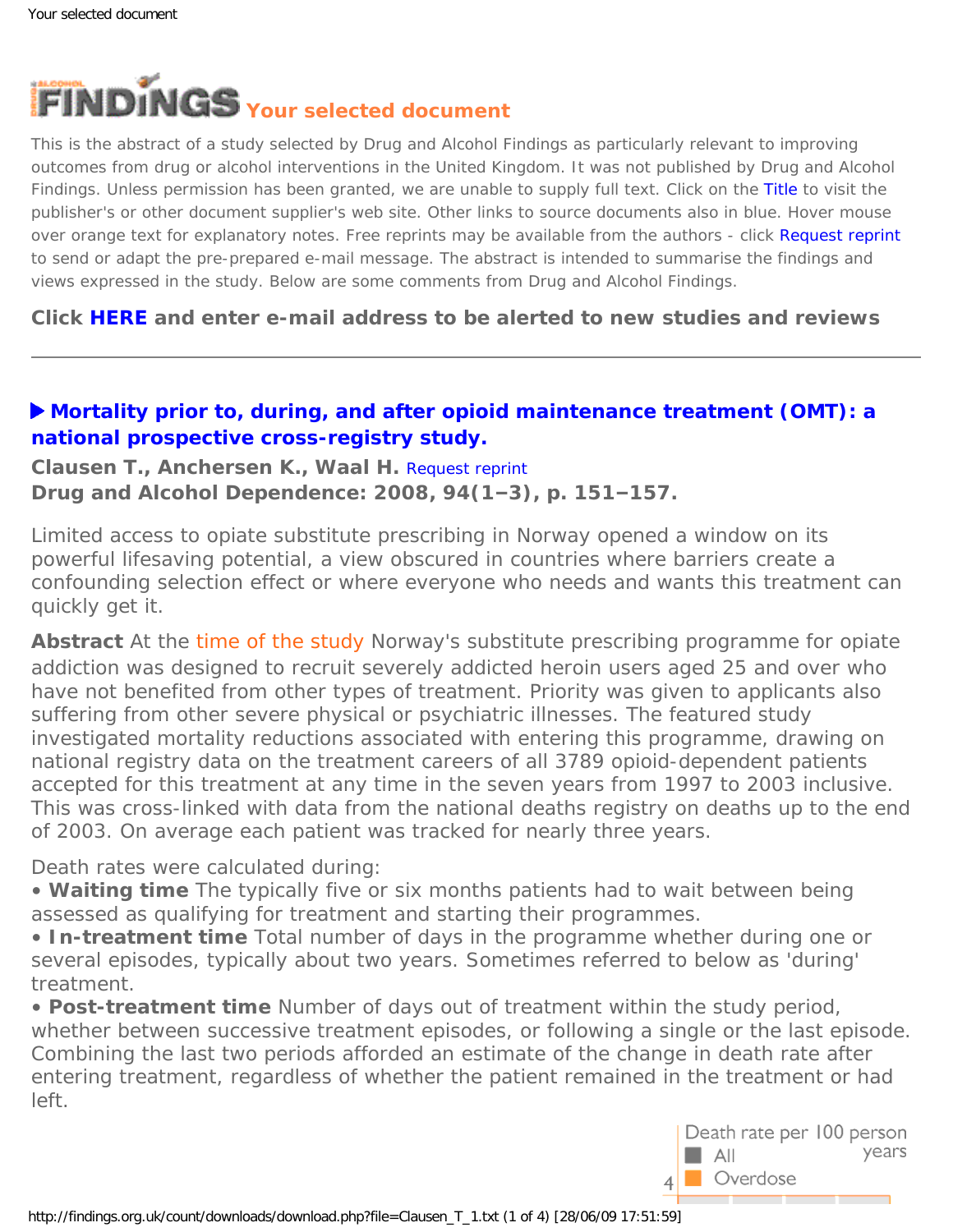

While waiting, [per year](#page-0-0) 2.4% of the would-be patients died. This fell to 1.4% during treatment and rose to 3.4% after leaving. Combining the last two periods, the death rate fell from 2.4% before treatment to 1.8% after starting it  $\triangleright$  chart. A more sophisticated analysis indicated that the risk of death after entering treatment (whether still in it or after leaving) was 60% of the risk while waiting, and that while still in treatment, patients were half as likely to die as while they were waiting.

Given the priority afforded to ill applicants, many deaths might have been due to preceding illnesses which could not be prevented by the treatment. [Overdose deaths](#page-0-0)  offered a more direct indicator of the impact of starting treatment. The overdose death rate fell from 1.9% a year while waiting to 0.4% during treatment, and rose to 2.1% after leaving. Combining the last two periods, the overdose death rate fell from 1.9% before treatment to 0.7% after starting it. Again a more sophisticated analysis quantified the relative risks run by patients in the different phases of their treatment careers. Waiting for treatment, patients were three times more likely to suffer a fatal overdose than after starting treatment. While still in treatment, overdose deaths were cut to a fifth of their pre-treatment level.

Though studies which sample only patients still in treatment may overestimate mortality reductions, the authors concluded that their study shows reductions remains significant and substantial, even when patients who have left are included in the calculations.

FINDINGS This study takes us closer to an answer to the question, 'How many more people dependent on heroin would die if there were no substitute prescribing programmes?' Its most important feature was a by-product of the time patients had to wait for treatment as the programme came to terms with the workload revealed when the new service became available. At the time participants started contributing data to the study, all had already been assessed as needing and qualifying for treatment and had applied to enter the programme. The fact that many had to wait enables us to assess what happens when such people are forced to wait, and by extension, to estimate what the impact might have been had there been no maintenance programmes for them to wait for. Unlike other studies, the study's design strips away confounding variables like severity of dependence and motivation which influence whether someone seeks treatment, exposing the impact of the treatment itself.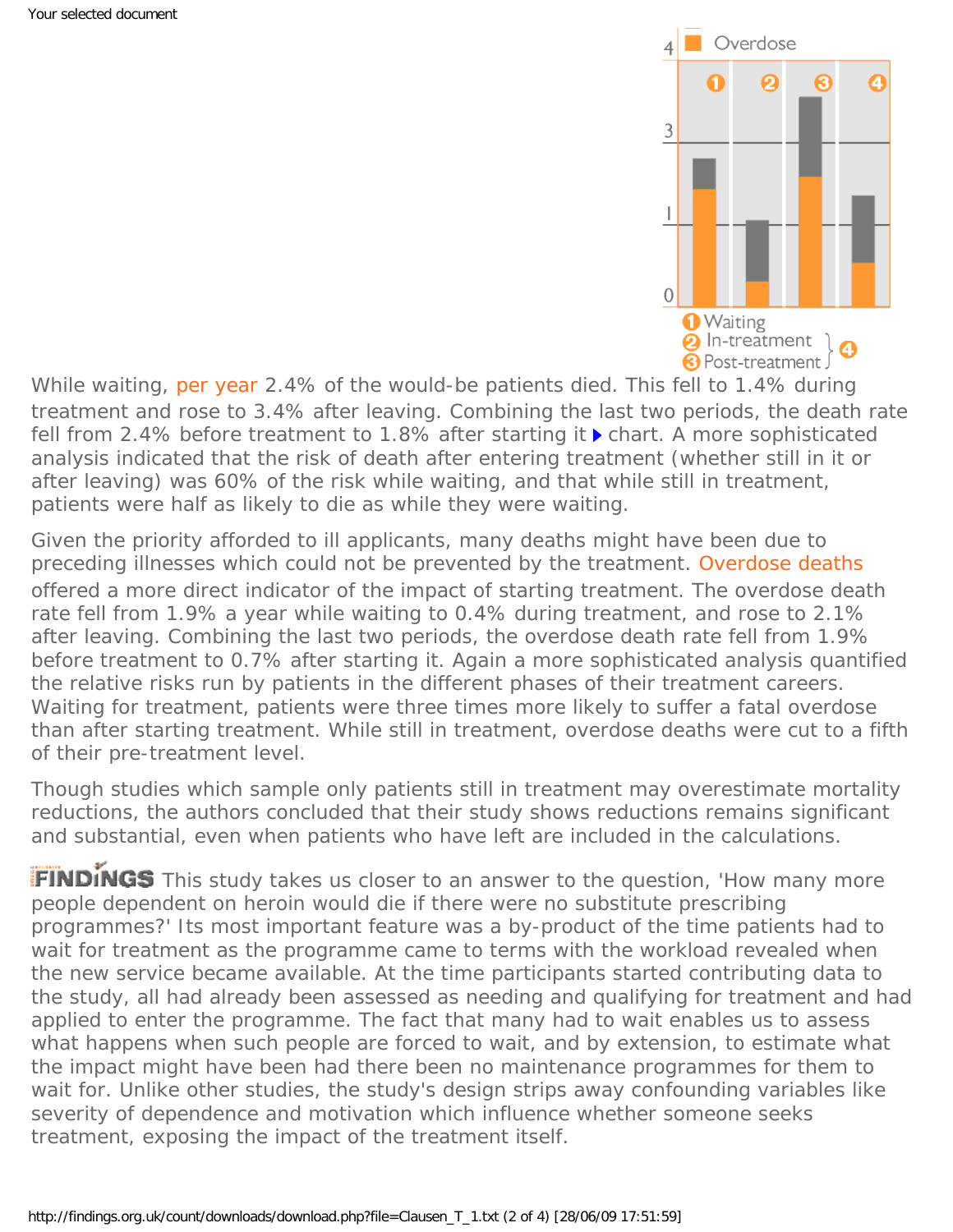What it implies is that if 100 people are made to wait for treatment, an extra one or two will die per year compared to a situation where treatment was made immediately available. In line with many other studies, the bounce back to pre-treatment overdose death rates after leaving treatment supports a view of methadone and other substitute prescribing programmes as an on-off switch. People in need of this treatment generally quickly improve when it is 'switched on' but rapidly relapse once it is off, and especially so if it is switched off against the patient's wishes. Over the span of the study, intreatment gains overshadowed post-treatment reverses, leaving a substantial overall benefit.

The [Norwegian context](http://dx.doi.org/10.1159/000097935) at the time does however limit the findings to patients failed by non-prescribing approaches, turning the spotlight on the adequacy those approaches. Had these been better developed, these patients may never had got as far as the doors of a prescribing service and as many lives may have been saved. For Norway this seems unlikely, as drug-free treatment aimed at achieving a drug-free life is the [mainstay](http://www.emcdda.europa.eu/publications/country-overviews/no) of the treatment response; maintenance prescribing is a late and relatively peripheral addition. Nevertheless, in 2003 about 30% of the established and severe cases of opiate addiction in the country were in substitute prescribing programmes. Nine out of ten injected, exposing them to the highest risk of overdose. This caseload gives the programmes great scope to demonstrate their power to reduce this risk, but also concentrates the most difficult to treat addicts in the clinics. The study also reflects the results of a tightly controlled programme with an avowed rehabilitation objective (highlighting housing and – generally unsuccessfully – employment), entailing supervised consumption, frequent urine tests for unauthorised drug use, and discharge of patients who do not progress sufficiently, divert medication, or do not comply with the requirement for frequent attendance. Despite this stringency, the programme has very high retention, possibly aided by most provision being in the hands of local GPs, and by methadone doses averaging well over 100mg and buprenorphine doses averaging 16mg daily, very high average levels. While the 'all deaths' figures are unambiguous, deciding what is or is not an [overdose death](#page-0-0) is less straightforward.

Neighbouring Sweden also has a programme with restricted access. As in Norway, this has provided insights in to the lifesaving potential of substitute prescribing obscured in other countries. Based on expected death rates for Swedes of a similar age, one seminal [study](http://www.oatc.ca/research/Mortality%20in%20heroin%20addiction.pdf) showed that patients eligible for maintenance treatment, but denied it and offered detoxification and drug-free services instead, were eight times as likely to die as those admitted to the maintenance programme. These and other studies have been [reviewed](https://findings.org.uk/count/downloads/download.php?file=Best_D_17.pdf) for Drug and Alcohol Findings.

Because of their restricted access, studies of such programmes are not well suited to demonstrating a protective effect across a population of heroin users. In [Spain](https://findings.org.uk/count/downloads/download.php?file=nugg_14_3.pdf) this seems to have been clearly demonstrated by a low-threshold programme which in the '90s contributed to a 21-year increase in the life expectancy of heroin users in Barcelona.

It is not however inevitable that any substitute prescribing programme will save lives overall, including among non-patients; it [all depends](https://findings.org.uk/count/downloads/download.php?file=Best_D_18.pdf) on reaching the right balance between access and control, flexibility and regulation. Get this right and methadone – perhaps even more so buprenorphine programmes - make the [greatest known](http://dx.doi.org/10.3109/10826089609045806) [contribution](http://dx.doi.org/10.3109/10826089609045806) to reducing opiate-related deaths. Get this wrong, and deaths due to